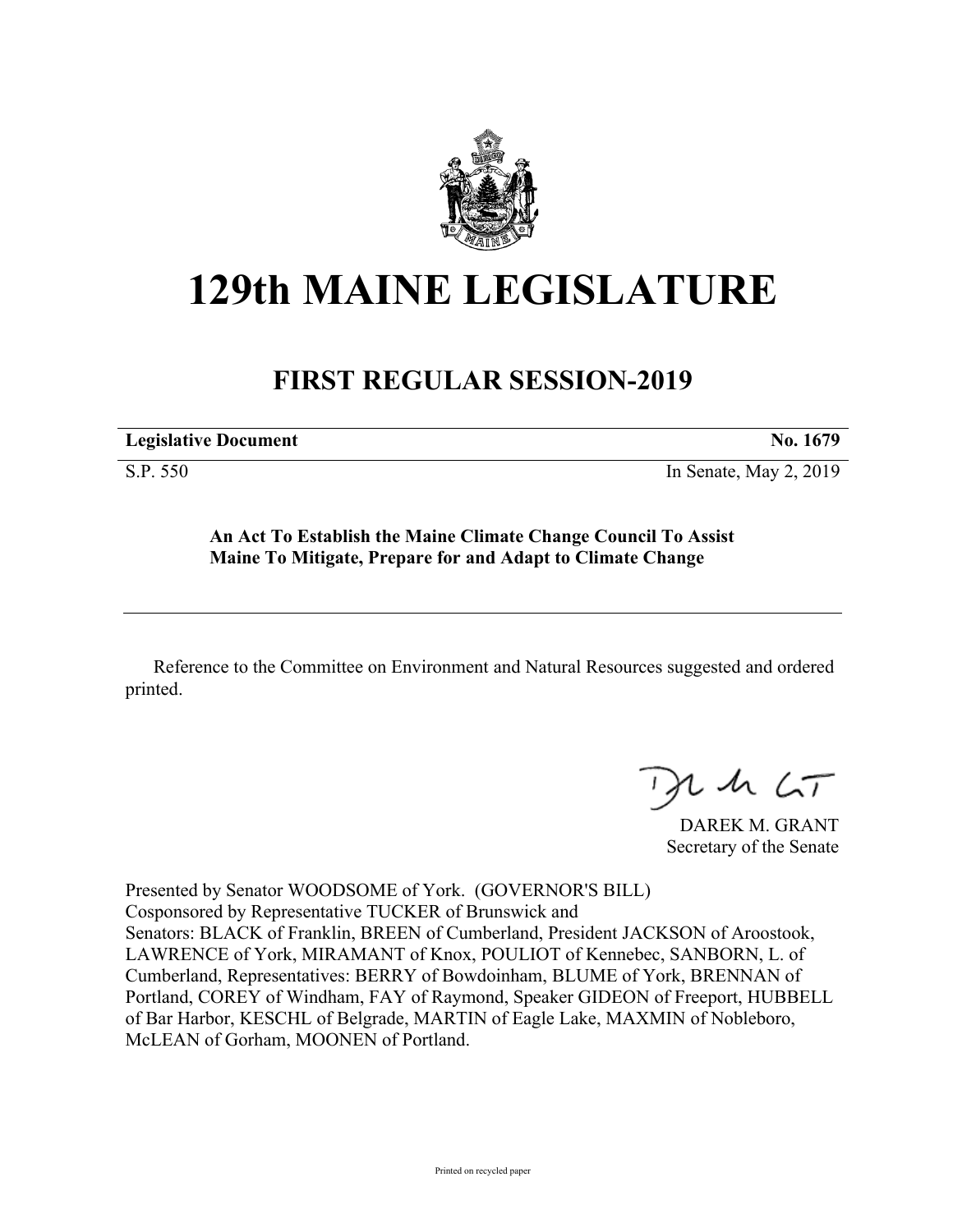| Be it enacted by the People of the State of Maine as follows: |                                                                                |                                                                                                                                                                                                                                                                                                                                                                                                |                |
|---------------------------------------------------------------|--------------------------------------------------------------------------------|------------------------------------------------------------------------------------------------------------------------------------------------------------------------------------------------------------------------------------------------------------------------------------------------------------------------------------------------------------------------------------------------|----------------|
|                                                               |                                                                                | Sec. 1. 5 MRSA §12004-I, sub-§24-G is enacted to read:                                                                                                                                                                                                                                                                                                                                         |                |
| <u>24-G.</u>                                                  |                                                                                |                                                                                                                                                                                                                                                                                                                                                                                                |                |
| Environment:                                                  | Maine Climate<br>Natural Resources Change Council and<br><b>Working Groups</b> | <b>Legislative Per Diem</b><br>and Expenses for<br>Legislators/Expenses<br>Only for Other<br>Members                                                                                                                                                                                                                                                                                           | 38 MRSA §577-A |
|                                                               |                                                                                | Sec. 2. 35-A MRSA §3210, sub-§§1-A and 1-B are enacted to read:                                                                                                                                                                                                                                                                                                                                |                |
|                                                               |                                                                                | 1-A. Percentage from renewable resources; 2030. By January 1, 2030, 80% of<br>electricity consumed in the State must come from renewable resources.                                                                                                                                                                                                                                            |                |
|                                                               |                                                                                | <b>1-B.</b> Percentage from renewable resources; 2050. By January 1, 2050, 100% of<br>electricity consumed in the State must come from renewable resources.                                                                                                                                                                                                                                    |                |
| further amended to read:                                      |                                                                                | Sec. 3. 35-A MRSA §3210-C, sub-§3, as amended by PL 2017, c. 134, §2, is                                                                                                                                                                                                                                                                                                                       |                |
| 3.                                                            |                                                                                | <b>Commission authority.</b> The commission may direct investor-owned<br>transmission and distribution utilities to enter into long-term contracts for:                                                                                                                                                                                                                                        |                |
| A. Capacity resources;                                        |                                                                                |                                                                                                                                                                                                                                                                                                                                                                                                |                |
| B.<br>paragraph A:                                            |                                                                                | Any available energy associated with capacity resources contracted under                                                                                                                                                                                                                                                                                                                       |                |
|                                                               |                                                                                | (1) To the extent necessary to fulfill the policy of subsection 2, paragraph A; or                                                                                                                                                                                                                                                                                                             |                |
|                                                               |                                                                                | (2) If the commission determines appropriate for purposes of supplying or<br>lowering the cost of standard-offer service or otherwise lowering the cost of<br>electricity for the ratepayers in the State. Available energy contracted pursuant to<br>this subparagraph may be sold into the wholesale electricity market in<br>conjunction with solicitations for standard-offer supply bids; |                |
| C.                                                            | investor-owned transmission and distribution utility; and                      | Any available renewable energy credits associated with capacity resources<br>contracted under paragraph A. The price paid by the investor-owned transmission<br>and distribution utility for the renewable energy credits must be lower than the price<br>received for those renewable energy credits at the time they are sold by the                                                         |                |
|                                                               |                                                                                | D. Transmission capacity, capacity resources, energy or renewable energy credits<br>pursuant to a regional procurement process in conjunction with other states.                                                                                                                                                                                                                               |                |
|                                                               |                                                                                | The commission may permit, but may not require, investor-owned transmission and<br>distribution utilities to enter into contracts for differences that are designed and intended<br>to buffer ratepayers in the State from potential negative impacts from transmission<br>development. To the greatest extent possible, the commission shall develop procedures                               |                |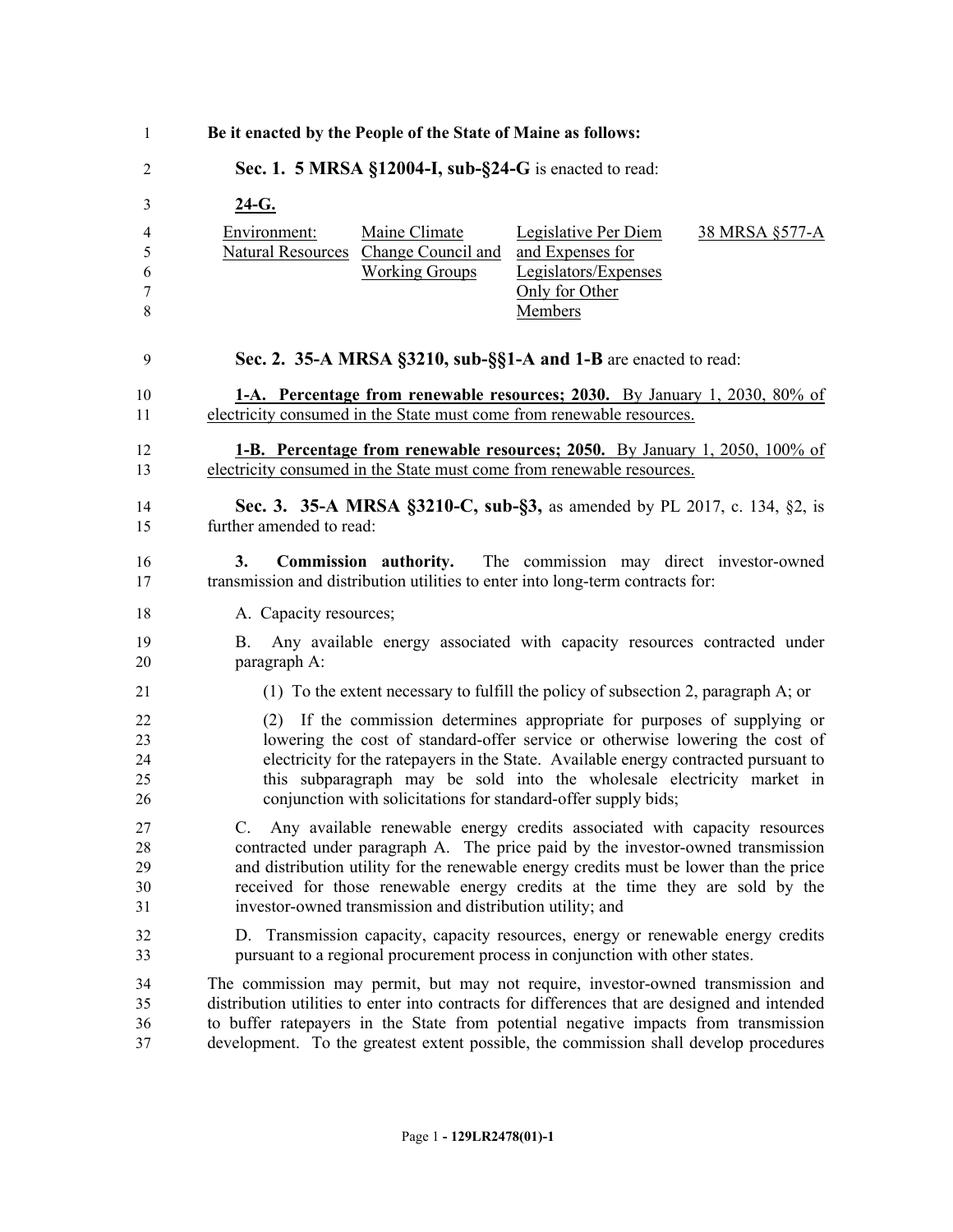for long-term contracts for investor-owned transmission and distribution utilities under this subsection having the same legal and financial effect as the procedures used for standard-offer service pursuant to section 3212 for investor-owned transmission and distribution utilities.

 The commission may enter into contracts for interruptible, demand response or energy efficiency capacity resources. These contracts are not subject to the rules of the State Purchasing Agent. In a competitive solicitation conducted pursuant to subsection 6, the commission shall allow transmission and distribution utilities to submit bids for interruptible or demand response capacity resources.

 Capacity resources contracted under this subsection may not exceed the amount necessary to ensure the reliability of the electric grid of this State, to meet the energy efficiency program budget allocations articulated in the triennial plan as approved by the commission pursuant to section 10104, subsection 4 or any annual update plan approved by the commission pursuant to section 10104, subsection 6 or to lower customer costs as determined by the commission pursuant to rules adopted under subsection 10.

 Unless the commission determines the public interest requires otherwise, a capacity resource may not be contracted under this subsection unless the commission determines that the capacity resource is recognized as a capacity resource for purposes of any regional or federal capacity requirements.

 The commission shall ensure that any long-term contract authorized under this subsection is consistent with the State's goals for greenhouse gas reduction under Title 38, section 576 576-A and the regional greenhouse gas initiative as described in the state climate action plan required in Title 38, section 577.

 By January 1st of each year, the commission shall submit a report to the joint standing committee of the Legislature having jurisdiction over energy and utilities matters on the procurement of transmission capacity, capacity resources, energy and renewable energy credits in the preceding 12 months under this subsection, the Community-based Renewable Energy Act and deep-water offshore wind energy pilot projects under Public Law 2009, chapter 615, Part A, section 6, as amended by Public Law 2013, chapter 369, Part H, sections 1 and 2 and chapter 378, sections 4 to 6. The report must contain information including, but not limited to, the number of requests for proposals by the commission for long-term contracts, the number of responses to requests for proposals pursuant to which a contract has been finalized, the number of executed term sheets or contracts resulting from the requests for proposals, the commission's initial estimates of ratepayer costs or savings associated with any approved term sheet, actual ratepayer costs or savings for the previous year associated with any procurement, the total ratepayer costs or savings at the time of the report and the megawatt-hours, renewable energy credits or capacity produced or procured through contracts. The report must also include a plan for the succeeding 12 months pertaining to the procurement of capacity resources, energy and renewable energy credits, including dates for requests for proposals, and types of resources to be procured.

 **Sec. 4. 35-A MRSA §3402, sub-§1, ¶A,** as amended by PL 2009, c. 615, Pt. A, §2, is further amended to read: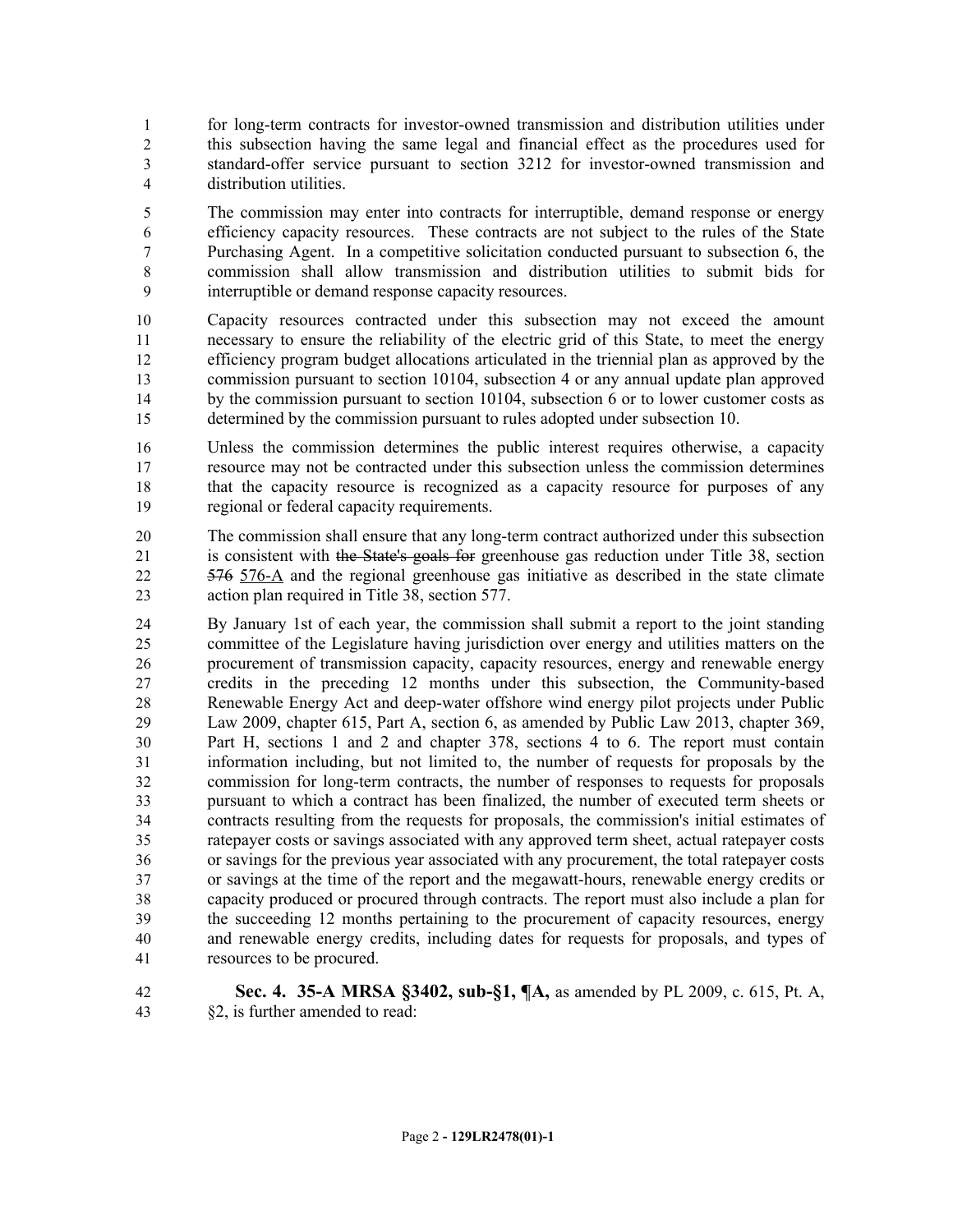| 1<br>$\overline{c}$          | A. Wind energy is an economically feasible, large-scale energy resource that does<br>not rely on fossil fuel combustion or nuclear fission, thereby displacing electrical    |
|------------------------------|------------------------------------------------------------------------------------------------------------------------------------------------------------------------------|
| 3<br>$\overline{\mathbf{4}}$ | energy provided by these other sources and avoiding air pollution, waste disposal<br>problems and hazards to human health from emissions, waste and by-products;             |
| 5                            | consequently, wind energy development may address energy needs while making a                                                                                                |
| 6                            | significant contribution to achievement of the State's renewable energy and                                                                                                  |
| $\boldsymbol{7}$             | greenhouse gas reduction objectives, including those in Title 38, section 576 576-A;                                                                                         |
| $\,8\,$<br>9                 | Sec. 5. 35-A MRSA §10104, sub-§4, ¶F, as repealed and replaced by PL 2013,<br>c. 369, Pt. A, $\S$ 13, is amended to read:                                                    |
| 10                           | F. It is an objective of the triennial plan to design, coordinate and integrate sustained                                                                                    |
| 11                           | energy efficiency and weatherization programs that are available to all energy                                                                                               |
| 12<br>13                     | consumers in the State and to users of all fuel types. The plan must set forth the costs<br>and benefits of energy efficiency programs that advance the following goals, and |
| 14                           | funding necessary to meet those goals:                                                                                                                                       |
| 15                           | (1) Reducing energy costs, including residential heating costs;                                                                                                              |
| 16                           | (2) Weatherizing substantially all homes whose owners or occupants are willing                                                                                               |
| 17                           | to participate in and share the costs of cost-effective home weatherization to a                                                                                             |
| 18                           | minimum standard of weatherization, as defined by the trust, by 2030;                                                                                                        |
| 19<br>20                     | (3) Reducing peak-load demand for electricity through trust programs by 300<br>megawatts by 2020;                                                                            |
| 21                           | (4) By 2020, achieving electricity and natural gas program savings of at least                                                                                               |
| 22                           | 20% and heating fuel savings of at least 20%, as defined in and determined                                                                                                   |
| 23<br>24                     | pursuant to the measures of performance approved by the commission under<br>section 10120;                                                                                   |
| 25                           | (5) Creating stable private sector jobs providing alternative energy and energy                                                                                              |
| 26                           | efficiency products and services in the State by 2020; and                                                                                                                   |
| 27                           | (6) Reducing greenhouse gas emissions from the heating and cooling of buildings                                                                                              |
| 28                           | in the State by amounts consistent with the State's goals established in Title 38,                                                                                           |
| 29                           | section 576 576-A.                                                                                                                                                           |
| 30                           | The trust shall preserve when possible and appropriate the opportunity for carbon                                                                                            |
| 31<br>32                     | emission reductions to be monetized and sold into a voluntary carbon market. Any<br>program of the trust that supports weatherization of buildings must be voluntary and     |
| 33                           | may not constitute a mandate that would prevent the sale of emission reductions                                                                                              |
| 34                           | generated through weatherization measures into a voluntary carbon market.                                                                                                    |
| 35                           | Except when specifically provided in the individual goals under this paragraph, the                                                                                          |
| 36                           | trust may consider expected savings from market effects not attributable to the trust                                                                                        |
| 37                           | as well as efforts by other organizations, including but not limited to federally funded                                                                                     |
| 38                           | low-income weatherization programs.                                                                                                                                          |
| 39                           | As used in this paragraph, "heating fuel" means liquefied petroleum gas, kerosene or                                                                                         |
| 40<br>41                     | #2 heating oil, but does not include fuels when used for industrial or manufacturing<br>processes.                                                                           |
|                              |                                                                                                                                                                              |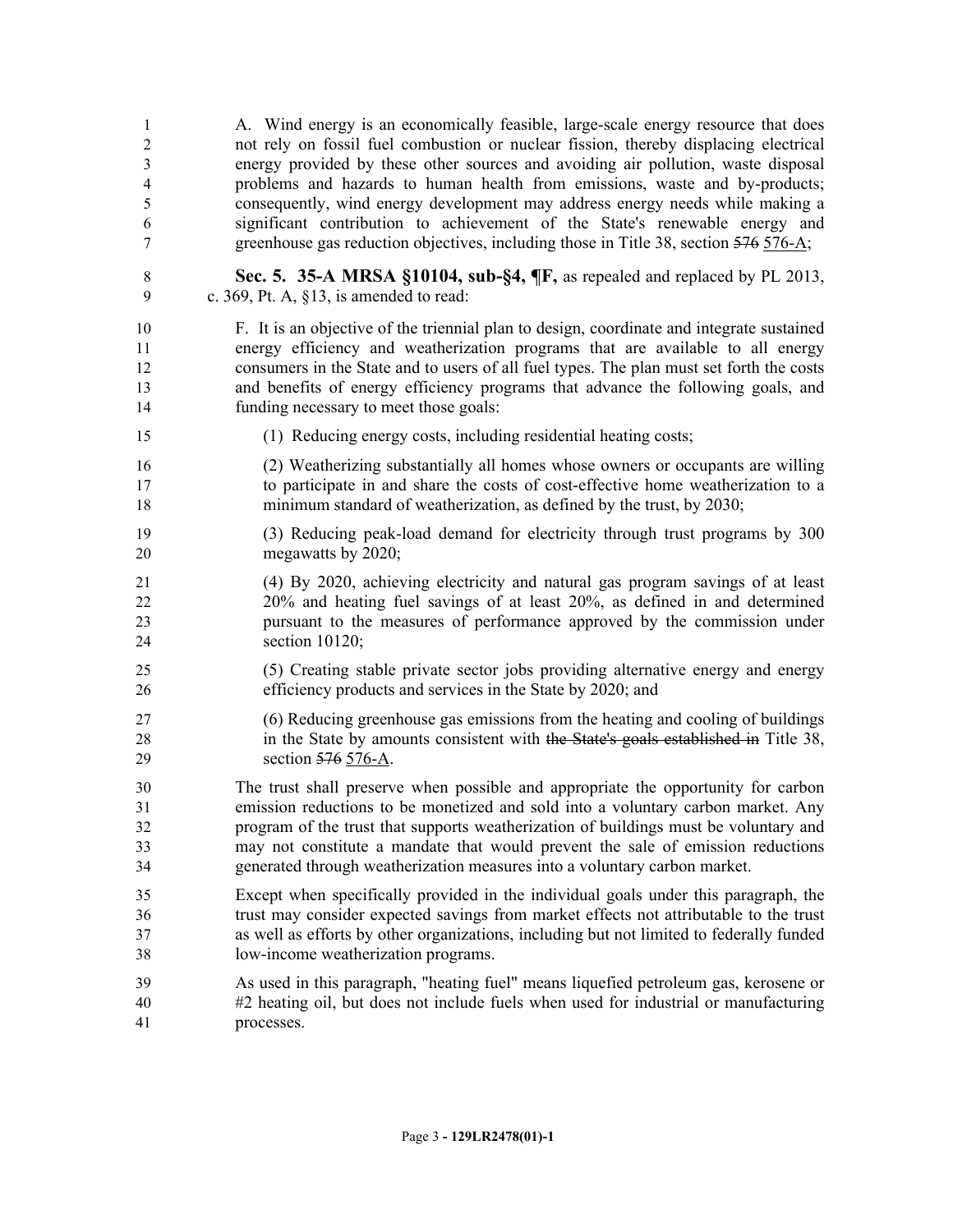| $\mathbf{1}$  | Sec. 6. 38 MRSA §574, sub-§§1-A to 1-C are enacted to read:                                   |
|---------------|-----------------------------------------------------------------------------------------------|
| 2             | <b>1-A.</b> Climate action plan. "Climate action plan" means the state plan adopted under     |
| 3             | this chapter.                                                                                 |
| 4             | 1-B. Gross annual greenhouse gas emissions. "Gross annual greenhouse gas                      |
| 5             | emissions" means the total amount of greenhouse gases emitted by all sources within the       |
| 6             | State each year.                                                                              |
| 7             | 1-C. Net annual greenhouse gas emissions. "Net annual greenhouse gas                          |
| 8             | emissions" means gross annual greenhouse gas emissions less the total amount of               |
| 9             | greenhouse gases absorbed each year by plants and natural ecosystems, including, but not      |
| 10            | limited to, trees, crops, soil and wetlands within the State.                                 |
| 11            | Sec. 7. 38 MRSA §576, as enacted by PL 2003, c. 237, §1, is repealed.                         |
| 12            | Sec. 8. 38 MRSA §576-A is enacted to read:                                                    |
| 13            | §576-A. Greenhouse gas emissions reductions                                                   |
| 14            | <b>1. Interim emissions levels.</b> By January 1, 2030, the State shall reduce gross annual   |
| 15            | greenhouse gas emissions to at least 45% below the 1990 gross annual greenhouse gas           |
| 16            | emissions level.                                                                              |
| 17            | 2. 2050 annual emissions level. By January 1, 2050, the State shall reduce gross              |
| 18            | annual greenhouse gas emissions to at least 80% below the 1990 gross annual greenhouse        |
| 19            | gas emissions level.                                                                          |
| 20            | <b>3. Monitoring and reporting rules.</b> By July 1, 2021, the department shall adopt         |
| 21            | rules to track and report to the Legislature on gross and net annual greenhouse gas           |
| 22            | emissions. As recommended by the Maine Climate Change Council, as established in              |
| 23            | Title 5, section 12004-I, subsection 24-G, or as determined necessary by the                  |
| 24            | commissioner, the department shall adopt rules to ensure compliance with the levels           |
| 25            | established by and pursuant to subsections 1 and 2. These rules may establish a               |
| 26            | mechanism for crediting voluntary measures that quantifiably and reliably sequester           |
| 27            | additional carbon in forests, farms and coastal lands in the State or by the use of materials |
| 28            | that sequester additional carbon. Rules adopted pursuant to this subsection are routine       |
| 29            | technical rules as defined in Title 5, chapter 375, subchapter 2-A.                           |
| 30            | <b>Sec. 9. 38 MRSA §577, as enacted by PL 2003, c. 237, §1, is amended to read:</b>           |
| 31            | §577. Climate action plan; update                                                             |
|               |                                                                                               |
| 32            | By July 1, 2004, the department, with input from stakeholders, shall adopt a state            |
| 33            | climate action plan to meet the reduction goals specified in section 576 for greenhouse       |
| 34            | gas emissions. The action plan must address reduction in each sector in cost-effective        |
| $\sim$ $\sim$ |                                                                                               |

 ways and must allow sustainably managed forestry, agricultural and other natural resource activities to be used to sequester greenhouse gas emissions. The department shall submit the action plan to the joint standing committee of the Legislature having jurisdiction over natural resources matters.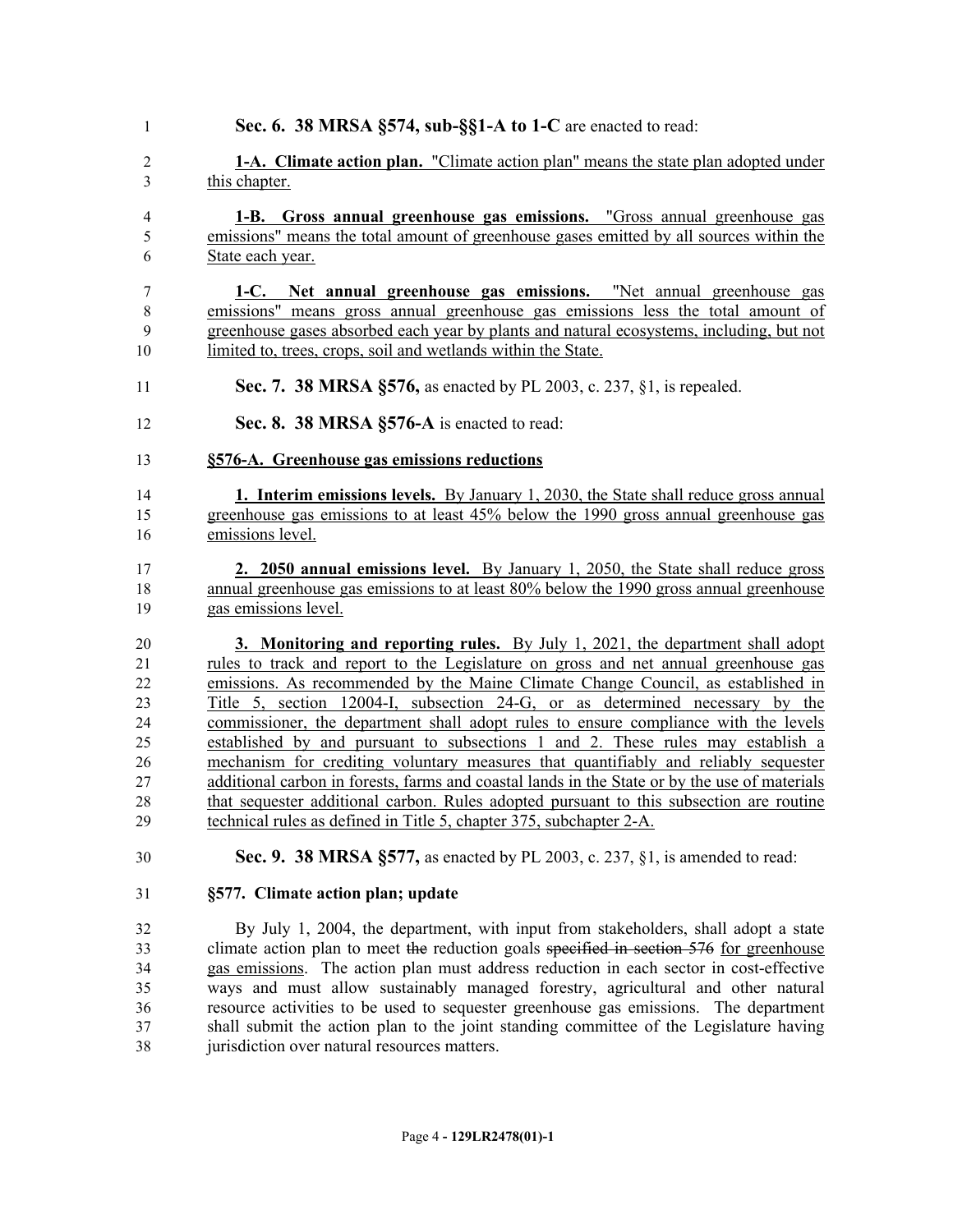- **1. Update plan.** By December 1, 2020, and every 4 years thereafter, the Maine Climate Change Council, as established in Title 5, section 12004-I, subsection 24-G and referred to in this section as "the council," with input from stakeholders, shall update the state climate action plan under this section and shall include in the plan strategies to meet the reduction levels specified in section 576-A.
- **2. Evaluation of strategies.** In updating the climate action plan, the council shall evaluate strategies to reduce gross and net annual greenhouse gas emissions consistent with the reduction levels in section 576-A. The council shall quantitatively analyze and report on the technical feasibility and cost-effectiveness of each strategy. To fund the analysis and work of the council, the council may solicit and receive financial support from the public and from private and nonprofit organizations.
- **3. Mitigation strategies.** The updated climate action plan must address climate change mitigation strategies. The council shall update mitigation strategies for reducing the emission of greenhouse gases in the State, including updating the strategies for greenhouse gas mitigation included in the plan and identifying new strategies by applying the latest scientific and technological information available related to climate change.
- **4. Adaptation and resilience strategies.** The updated climate action plan must address the impacts of climate change upon the State and provide strategies and actions for climate adaptation and resiliency. These strategies must include implementation guidelines that:
- A. Prioritize the welfare of the State's citizens and visitors and recognize and foster 22 the value of the State's natural resources;
- 23 B. Encourage diversity, inclusion and equity;
- C. Provide education and training opportunities when appropriate;
- D. Build upon existing global, national and state plans and partnerships for addressing climate adaptation, emergency preparedness and disaster risk reduction;
- E. Encourage investments that prevent and proactively mitigate risk;
- F. Encourage, foster and utilize the most recent scientific and technical information available; and
- G. Incorporate means for measuring progress.
- **5. Effects of climate change.** The updated climate action plan must provide the latest information on climate change effects in the State as well as the sectors, ecosystems and communities most at risk.
- **6. Submission of plan.** The council shall submit the climate action plan and any recommended legislation to the joint standing committee of the Legislature having jurisdiction over natural resources matters. Upon receipt and review of the plan, the joint standing committee may report out a bill to the Legislature.
- **7. Objectives.** In identifying the preferred strategies to include in the updated climate action plan, the council shall give consideration to the following objectives: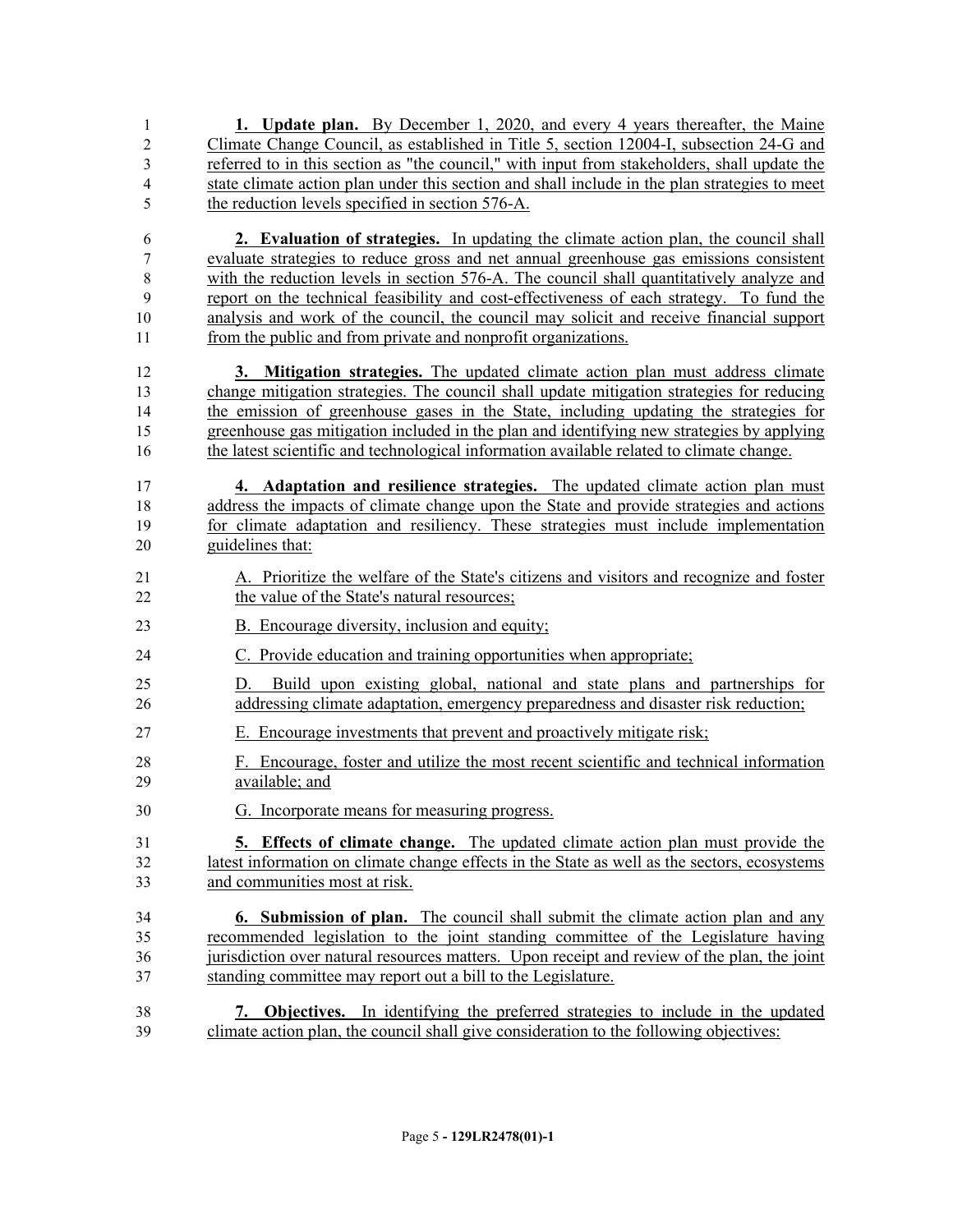| 1<br>$\overline{2}$<br>3 | A. Pursuing cost-effective, technologically feasible and equitable greenhouse gas<br>emissions reduction pathways and adaptation and preparedness strategies, informed<br>by scientific and technical expertise; |
|--------------------------|------------------------------------------------------------------------------------------------------------------------------------------------------------------------------------------------------------------|
| $\overline{\mathbf{4}}$  | B. Pursuing actions that minimize deleterious effects, including those on low-income                                                                                                                             |
| 5                        | and moderate-income persons, to public health and the environment and that support                                                                                                                               |
| 6<br>7                   | economic sectors that face the biggest barriers to emissions reductions and creating,<br>when feasible, additional employment and economic growth in the State;                                                  |
| $\,$ 8 $\,$              | C. Ensuring equity for all sectors and regions of the State and that the broadest group                                                                                                                          |
| 9<br>10                  | of residents benefit from the achievement of the levels in section 576-A and the long-<br>term goal in section 576-A, subsection 2, with consideration of economic, quality-of-                                  |
| 11                       | life and public health benefits;                                                                                                                                                                                 |
| 12                       | D. Encouraging the use of natural solutions to reduce net annual greenhouse gas                                                                                                                                  |
| 13<br>14                 | emissions and increase resiliency, such as solutions related to forests, farms and<br>coastal lands in the State and materials that sequester carbon;                                                            |
| 15                       | Maximizing involvement in interstate and regional initiatives and programs<br>Е.                                                                                                                                 |
| 16                       | designed to reduce regional greenhouse gas emissions;                                                                                                                                                            |
| 17                       | Supporting industries, technology and training that will allow workers and<br>F.                                                                                                                                 |
| 18                       | companies in the State to benefit from carbon reduction solutions through jobs and                                                                                                                               |
| 19                       | economic activity; and                                                                                                                                                                                           |
| 20                       | Planning for adaptation and resilience strategies that will prepare the State's<br>G.                                                                                                                            |
| 21<br>22                 | communities, infrastructure and industries for current and anticipated effects of<br>climate change.                                                                                                             |
|                          |                                                                                                                                                                                                                  |
| 23<br>24                 | 8. Use of existing data. In updating the climate action plan, the council shall draw<br>upon existing state data and studies, including, but not limited to, analyses and data from                              |
| 25                       | the 2004 climate action plan and the 2010 adaptation plan developed by the department                                                                                                                            |
| 26                       | and the evaluations of the State's progress toward meeting greenhouse gas emissions                                                                                                                              |
| 27                       | levels under section 578, the comprehensive state energy plan pursuant to Title 2, section                                                                                                                       |
| 28<br>29                 | 9, subsection 3, paragraph C and the Efficiency Maine Trust's triennial plan pursuant to<br>Title 35-A, section 10104, subsection 4.                                                                             |
|                          |                                                                                                                                                                                                                  |
| 30                       | <b>9. Funding.</b> The council may solicit and receive financial support, including                                                                                                                              |
| 31                       | funding from government agencies and private and nonprofit organizations and                                                                                                                                     |
| 32                       | foundations.                                                                                                                                                                                                     |
| 33                       | Sec. 10. 38 MRSA §577-A is enacted to read:                                                                                                                                                                      |
| 34                       | §577-A. Maine Climate Change Council                                                                                                                                                                             |
| 35                       | The Maine Climate Change Council, referred to in this section as "the council," is                                                                                                                               |
| 36                       | created to advise the Governor and Legislature on ways to mitigate the causes of, prepare                                                                                                                        |
| 37                       | for and adapt to the consequences of climate change.                                                                                                                                                             |
| 38                       | <b>1. Membership.</b> The council's membership consists of the following members:                                                                                                                                |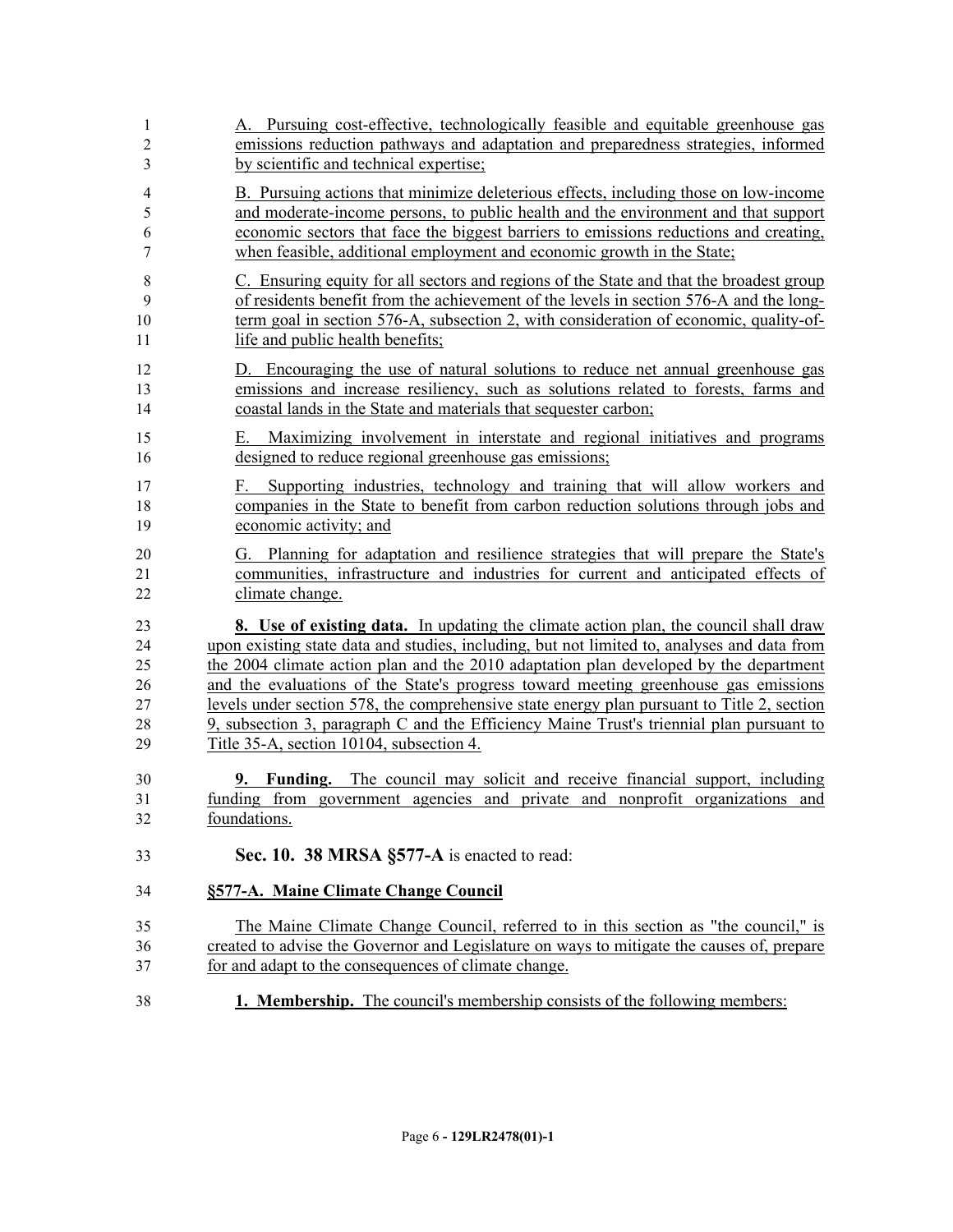| 1<br>2   | A. Two members of the Senate, appointed by the President of the Senate, including<br>one member of each of the 2 parties holding the most seats in the Senate; |
|----------|----------------------------------------------------------------------------------------------------------------------------------------------------------------|
| 3<br>4   | B. Two members of the House, appointed by the Speaker of the House, including<br>one member of each of the 2 parties holding the most seats in the House;      |
| 5<br>6   | C. The Director of the Governor's Office of Policy and Management, or the director's<br>designee;                                                              |
| 7<br>8   | The Commissioner of Administrative and Financial Services, or the<br>D.<br>commissioner's designee;                                                            |
| 9<br>10  | The Commissioner of Agriculture, Conservation and Forestry, or the<br>Е.<br>commissioner's designee;                                                           |
| 11<br>12 | The Commissioner of Economic and Community Development, or the<br>F.<br>commissioner's designee;                                                               |
| 13       | G. The Commissioner of Environmental Protection, or the commissioner's designee;                                                                               |
| 14<br>15 | The Commissioner of Inland Fisheries and Wildlife, or the commissioner's<br>H. .<br>designee;                                                                  |
| 16       | I. The Commissioner of Marine Resources, or the commissioner's designee;                                                                                       |
| 17       | J. The Commissioner of Transportation, or the commissioner's designee;                                                                                         |
| 18<br>19 | K. The Commissioner of Defense, Veterans and Emergency Management, or the<br>commissioner's designee;                                                          |
| 20       | L. The Commissioner of Education, or the commissioner's designee;                                                                                              |
| 21<br>22 | M. The Commissioner of Health and Human Services, or the commissioner's<br>designee;                                                                           |
| 23       | N. The Director of the Governor's Energy Office, or the director's designee;                                                                                   |
| 24       | O. The director of the Efficiency Maine Trust, or the director's designee;                                                                                     |
| 25       | P. The director of the Maine State Housing Authority, or the director's designee; and                                                                          |
| 26<br>27 | Q. Other members appointed by the Governor representing state interests affected by<br>climate change or with expertise in climate change issues, including:   |
| 28       | (1) One member to represent marine fisheries;                                                                                                                  |
| 29       | (2) One member to represent agriculture;                                                                                                                       |
| 30       | (3) One member to represent municipal governments;                                                                                                             |
| 31       | (4) One member to represent the forestry industry;                                                                                                             |
| 32       | (5) One member to represent expertise in Maine's energy sector;                                                                                                |
| 33       | (6) One member to represent Maine's tribes;                                                                                                                    |
| 34       | One member to represent building or construction trades;                                                                                                       |
| 35       | (8) One member to represent the manufacturing industry;                                                                                                        |
| 36       | (9) One member to represent organized labor;                                                                                                                   |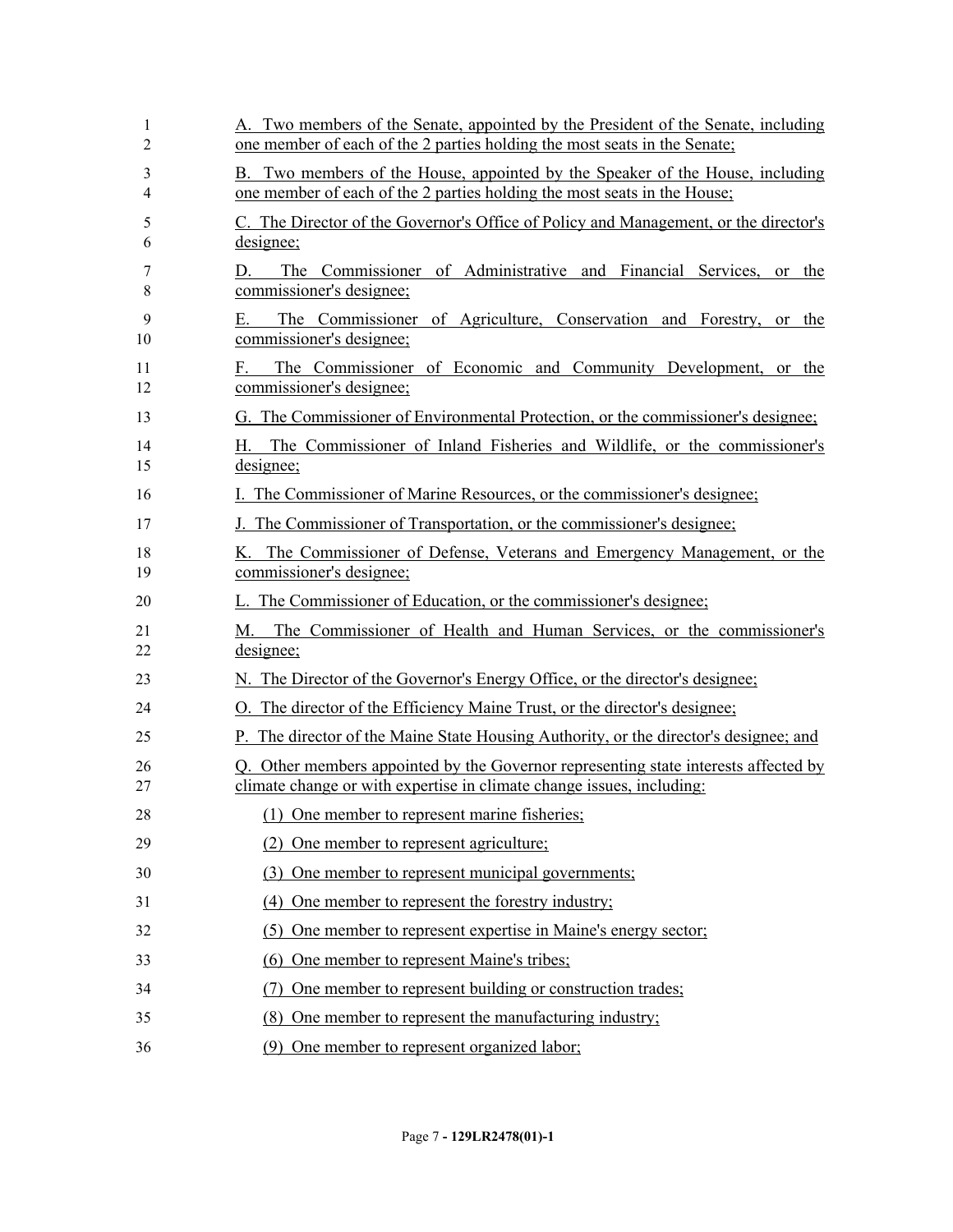| 1                          | (10) Two members to represent business, including one member to represent                                                                                                                                                                                                                                                                                                                                                    |
|----------------------------|------------------------------------------------------------------------------------------------------------------------------------------------------------------------------------------------------------------------------------------------------------------------------------------------------------------------------------------------------------------------------------------------------------------------------|
| $\overline{2}$             | small business;                                                                                                                                                                                                                                                                                                                                                                                                              |
| 3                          | (11) Two members to represent environmental nonprofit organizations or private                                                                                                                                                                                                                                                                                                                                               |
| $\overline{4}$             | foundations, or both, with a focus on environmental issues;                                                                                                                                                                                                                                                                                                                                                                  |
| 5                          | (12) Two members with expertise in climate change science, including a                                                                                                                                                                                                                                                                                                                                                       |
| 6                          | representative of the University of Maine System;                                                                                                                                                                                                                                                                                                                                                                            |
| 7                          | (13) Two members with expertise in resilience, climate change adaptation,                                                                                                                                                                                                                                                                                                                                                    |
| 8                          | emergency management or disaster risk reduction;                                                                                                                                                                                                                                                                                                                                                                             |
| 9                          | (14) One member to represent Maine's youth; and                                                                                                                                                                                                                                                                                                                                                                              |
| 10                         | (15) Up to 2 other government or public members.                                                                                                                                                                                                                                                                                                                                                                             |
| 11                         | <b>2. Terms.</b> The term of a member appointed pursuant to subsection 1, paragraph Q is                                                                                                                                                                                                                                                                                                                                     |
| 12                         | 2 years. At the end of a term, a member continues to serve until a successor is appointed.                                                                                                                                                                                                                                                                                                                                   |
| 13                         | <b>3. Chair.</b> The Governor shall appoint 2 cochairs from among the members serving                                                                                                                                                                                                                                                                                                                                        |
| 14                         | pursuant to subsection 1, paragraphs C to M.                                                                                                                                                                                                                                                                                                                                                                                 |
| 15                         | <b>4. Removal.</b> The Governor may remove an appointed member for incompetence,                                                                                                                                                                                                                                                                                                                                             |
| 16                         | misconduct or failure to perform the duties of the position.                                                                                                                                                                                                                                                                                                                                                                 |
| 17                         | <b>5. Steering committee.</b> The council shall establish a steering committee composed                                                                                                                                                                                                                                                                                                                                      |
| 18                         | of a subset of the council, including, but not limited to, the cochairs and working group                                                                                                                                                                                                                                                                                                                                    |
| 19                         | chairs.                                                                                                                                                                                                                                                                                                                                                                                                                      |
| 20<br>21<br>22<br>23<br>24 | Scientific and Technical Subcommittee. The Scientific and Technical<br>6.<br>Subcommittee, referred to in this subsection as "the subcommittee," is established to<br>identify, monitor, study and report out relevant data related to climate change in the State<br>and its effects on the State's climate, species, marine and coastal environments and<br>natural landscape and on the oceans and other bodies of water. |
| 25                         | The members of the subcommittee must include at least one member of the Senate and                                                                                                                                                                                                                                                                                                                                           |
| 26                         | one member of the House of Representatives appointed by the presiding officer of the                                                                                                                                                                                                                                                                                                                                         |
| 27                         | respective chamber of the Legislature and the legislative members must include members                                                                                                                                                                                                                                                                                                                                       |
| 28                         | of both of the 2 political parties holding the most seats in the Legislature. The cochairs of                                                                                                                                                                                                                                                                                                                                |
| 29                         | the council shall appoint as members representatives of scientific and academic                                                                                                                                                                                                                                                                                                                                              |
| 30                         | institutions, affected and involved businesses and industries, nonprofit organizations and                                                                                                                                                                                                                                                                                                                                   |
| 31                         | foundations and federal, state and local governments and agencies.                                                                                                                                                                                                                                                                                                                                                           |
| 32                         | In carrying out its duties, the subcommittee:                                                                                                                                                                                                                                                                                                                                                                                |
| 33                         | A. Shall meet at least every 6 months beginning no later than October 1, 2019 and                                                                                                                                                                                                                                                                                                                                            |
| 34                         | establish an annual work plan;                                                                                                                                                                                                                                                                                                                                                                                               |
| 35                         | B. May seek the advice of experts in fields related to its duties;                                                                                                                                                                                                                                                                                                                                                           |
| 36                         | C. May create subgroups to provide data and recommendations on specific subtopics                                                                                                                                                                                                                                                                                                                                            |
| 37                         | related to the subcommittee's duties;                                                                                                                                                                                                                                                                                                                                                                                        |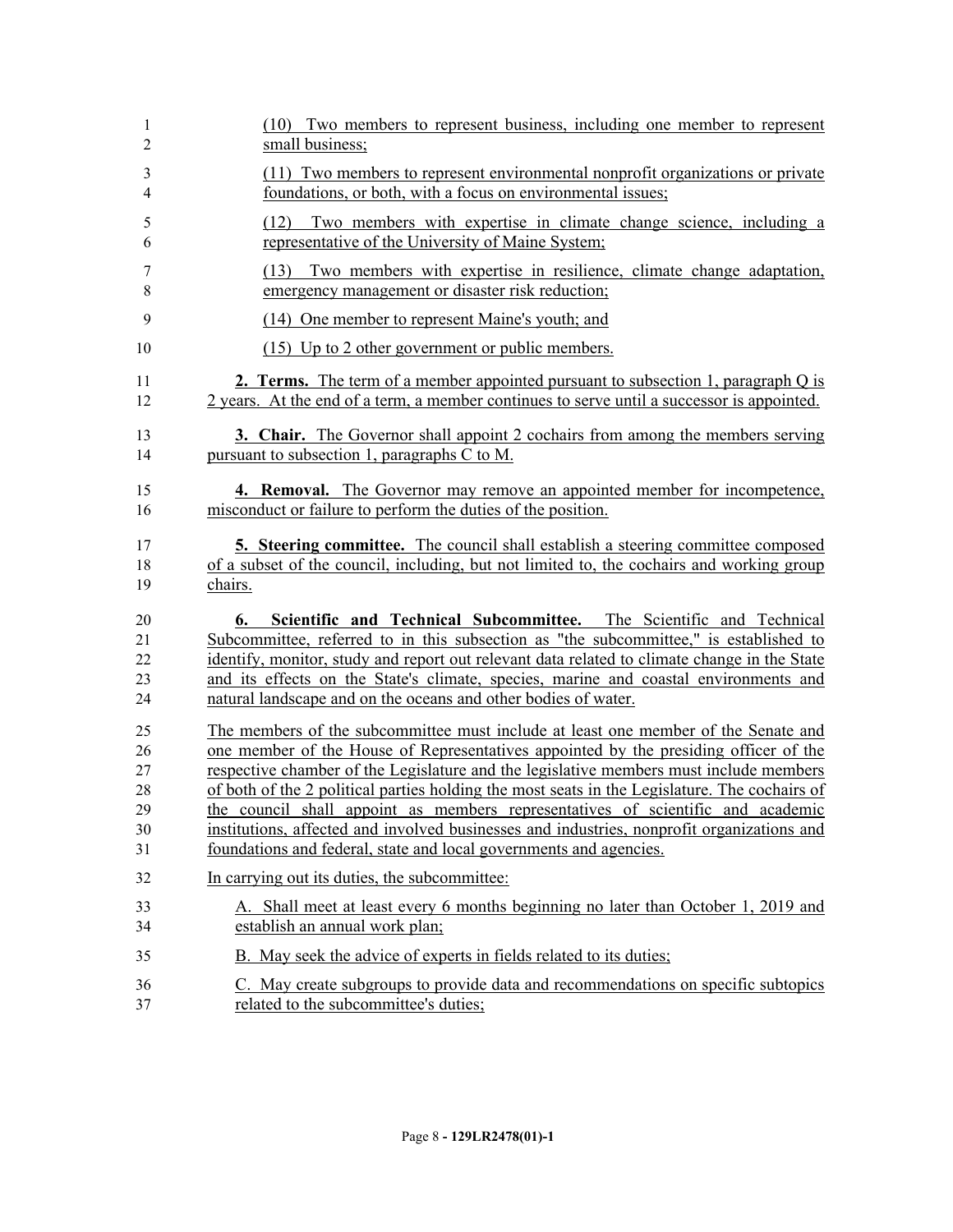| 1<br>$\overline{2}$<br>3<br>$\overline{4}$ | D. Shall review the direct and indirect effects of climate change, including, but not<br>limited to, air temperature changes, sea level rise, ocean and coastal acidification,<br>warming ocean temperatures, increased precipitation and changes in salinity and<br>dissolved oxygen concentrations;                                                                                                                                                                                                                                                     |
|--------------------------------------------|-----------------------------------------------------------------------------------------------------------------------------------------------------------------------------------------------------------------------------------------------------------------------------------------------------------------------------------------------------------------------------------------------------------------------------------------------------------------------------------------------------------------------------------------------------------|
| 5<br>6<br>7<br>8                           | E. Shall review, study and analyze existing scientific literature and data on the direct<br>and indirect effects of climate change and how those effects have directly or<br>indirectly affected communities and public health, marine environments and species,<br>agriculture and forestry and ecosystems and species in the State;                                                                                                                                                                                                                     |
| 9<br>10<br>11                              | F. Shall identify critical scientific data and knowledge gaps pertaining to the data and<br>monitoring of state-based climate changes and impacts and recommend methods for<br>monitoring;                                                                                                                                                                                                                                                                                                                                                                |
| 12<br>13<br>14<br>15                       | Shall identify and monitor the factors contributing to the effects of climate<br>G.<br>change, including, but not limited to, the effects caused by coastal and ocean<br>acidification, rising ocean temperatures and changes in salinity and dissolved oxygen<br>concentrations;                                                                                                                                                                                                                                                                         |
| 16<br>17                                   | H. Shall identify methods and protocols to mitigate direct and indirect effects of<br>climate change on the State's species;                                                                                                                                                                                                                                                                                                                                                                                                                              |
| 18<br>19                                   | I. Shall establish science-based sea level rise projections for the State's coastal areas<br>by December 1, 2020 and update them at least every 4 years;                                                                                                                                                                                                                                                                                                                                                                                                  |
| 20<br>21<br>22<br>23                       | J. Shall create maps that indicate the areas of the State that may be most affected by<br>storm surges, ocean and river flooding and extreme weather events and make these<br>maps publicly available on a website maintained by the Department of Agriculture,<br>Conservation and Forestry, Maine Geological Survey; and                                                                                                                                                                                                                                |
| 24<br>25<br>26                             | K. Shall analyze and identify options for quantifying carbon sequestration and<br>emissions associated with biomass growth, management and utilization in upland and<br>marine environments.                                                                                                                                                                                                                                                                                                                                                              |
| 27                                         | <b>7. Working groups.</b> The council shall establish the following working groups:                                                                                                                                                                                                                                                                                                                                                                                                                                                                       |
| 28                                         | A. A transportation working group;                                                                                                                                                                                                                                                                                                                                                                                                                                                                                                                        |
| 29                                         | B. A coastal and marine working group;                                                                                                                                                                                                                                                                                                                                                                                                                                                                                                                    |
| 30                                         | C. A buildings, infrastructure and housing working group;                                                                                                                                                                                                                                                                                                                                                                                                                                                                                                 |
| 31                                         | D. A working lands and ecosystems working group;                                                                                                                                                                                                                                                                                                                                                                                                                                                                                                          |
| 32                                         | E. An energy working group; and                                                                                                                                                                                                                                                                                                                                                                                                                                                                                                                           |
| 33                                         | F. Other working groups as needed.                                                                                                                                                                                                                                                                                                                                                                                                                                                                                                                        |
| 34<br>35<br>36<br>37<br>38<br>39           | Each working group must include at least one member of the Senate and one member of<br>the House of Representatives appointed by the presiding officer of the respective chamber<br>of the Legislature and the legislative members must include members of both of the 2<br>political parties holding the most seats in the Legislature. The cochairs of the council<br>shall appoint as members representatives of scientific and academic institutions, affected<br>and involved businesses and industries, nonprofit organizations and foundations and |
| 40                                         | federal, state and local governments and agencies.                                                                                                                                                                                                                                                                                                                                                                                                                                                                                                        |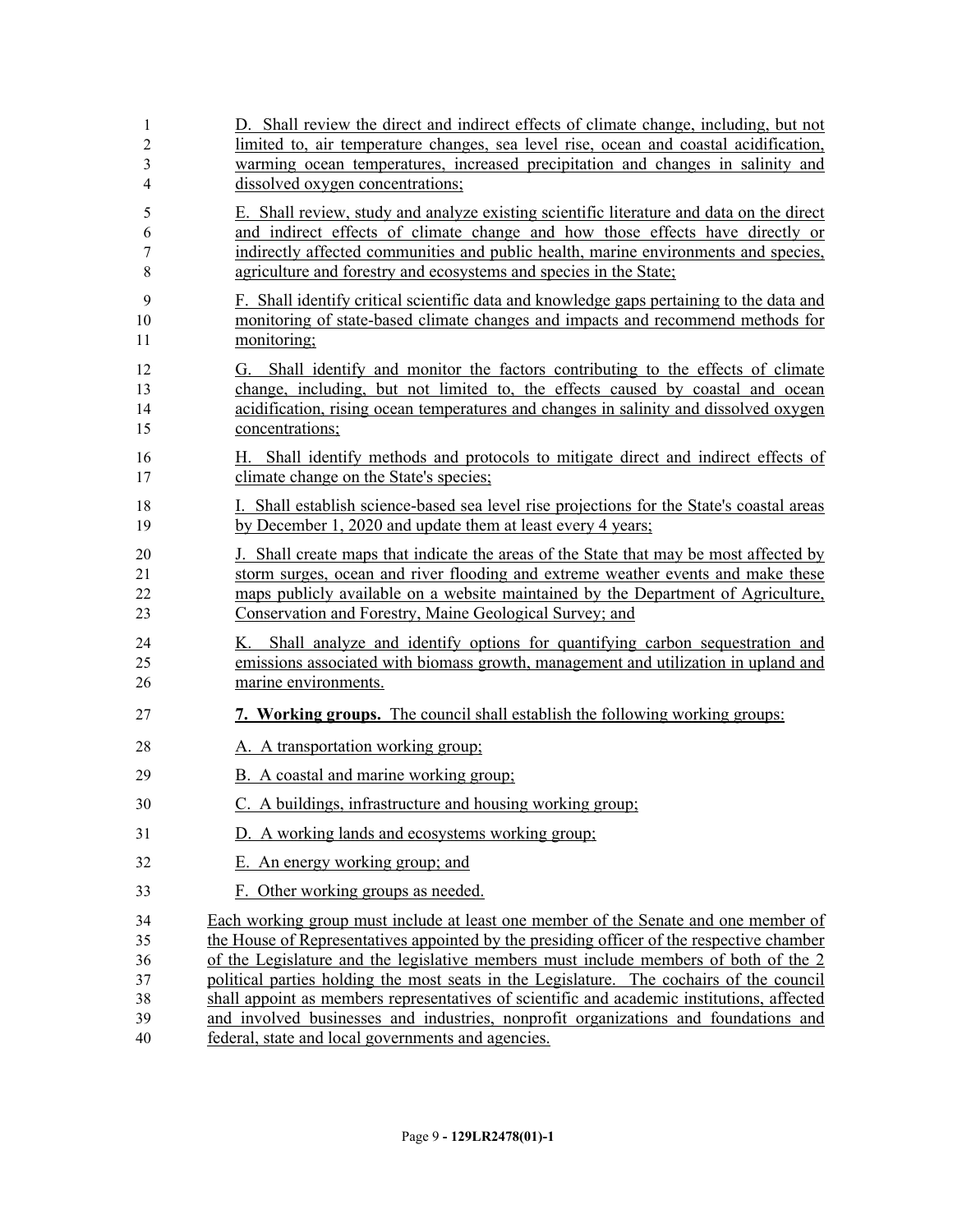| 1        | Each working group shall meet at least every 6 months, beginning no later than October                                                                                   |
|----------|--------------------------------------------------------------------------------------------------------------------------------------------------------------------------|
| 2        | 1, 2019 and shall establish an annual work plan.                                                                                                                         |
| 3        | 8. Consideration of subcommittee and working group actions by council. The                                                                                               |
| 4        | council shall consider and prioritize actions of the Scientific and Technical Subcommittee                                                                               |
| 5        | established in subsection 6 and the working groups established in subsection 7, including:                                                                               |
| 6        | A. Developing the State's climate action plan in accordance with section 577;                                                                                            |
| 7        | B. Developing recommendations for legislation;                                                                                                                           |
| 8        | C. Soliciting input from members of the public when developing the State's climate                                                                                       |
| 9        | action plan and communicating with the public on progress and actions;                                                                                                   |
| 10       | D. Developing broad public and private partnerships with local, state and federal                                                                                        |
| 11       | agencies;                                                                                                                                                                |
| 12       | E. Addressing any disproportionate impacts of climate change on low-income and                                                                                           |
| 13       | vulnerable communities;                                                                                                                                                  |
| 14<br>15 | Assessing the impacts that climate change may have on the State's economy,<br>F.<br>revenues and investment decisions;                                                   |
| 16       | G. Assessing the need for utilities and other public and private service providers                                                                                       |
| 17       | throughout the State to adjust their operating practices and investment strategies to                                                                                    |
| 18       | increase their resiliency to climate change impacts;                                                                                                                     |
| 19<br>20 | Maximizing infrastructure, energy and new technologies for mitigation and<br>Н.<br>adaptation options that come from state sources or create jobs in the State, or both; |
| 21       | Assessing the impacts that climate change may have on agriculture, fishing,                                                                                              |
| 22       | forestry and other natural resource-based industries in the State and how those                                                                                          |
| 23       | industries might best adapt to preserve those industries and the communities they                                                                                        |
| 24       | support;                                                                                                                                                                 |
| 25       | J. Recommending short-term and long-term strategies to mitigate the causes of and                                                                                        |
| 26       | prepare for and adapt to the consequences of climate change;                                                                                                             |
| 27       | K. Developing a plan to encourage and prepare for transitions in transportation,                                                                                         |
| 28       | including both low-carbon and no-carbon technologies, and the changes in                                                                                                 |
| 29       | infrastructure required to accommodate those technologies, as well as infrastructure                                                                                     |
| 30       | changes required as the result of climate disruption;                                                                                                                    |
| 31       | L. Developing and recommending strategies to address and prepare for coastal and                                                                                         |
| 32       | coastal watershed hazards, including, but not limited to, ocean and coastal                                                                                              |
| 33       | acidification, increased storm surges, extreme precipitation and other extreme                                                                                           |
| 34       | weather events, projected sea level rise and increased river flooding and storm water                                                                                    |
| 35       | runoff and the risks such hazards pose to municipalities, the coastal economy and                                                                                        |
| 36       | state assets;                                                                                                                                                            |
| 37       | M. Developing and supporting new and existing programs, codes and incentives that                                                                                        |
| 38       | encourage increased energy efficiency and lower carbon emissions from the State's                                                                                        |
| 39       | public and private buildings and businesses;                                                                                                                             |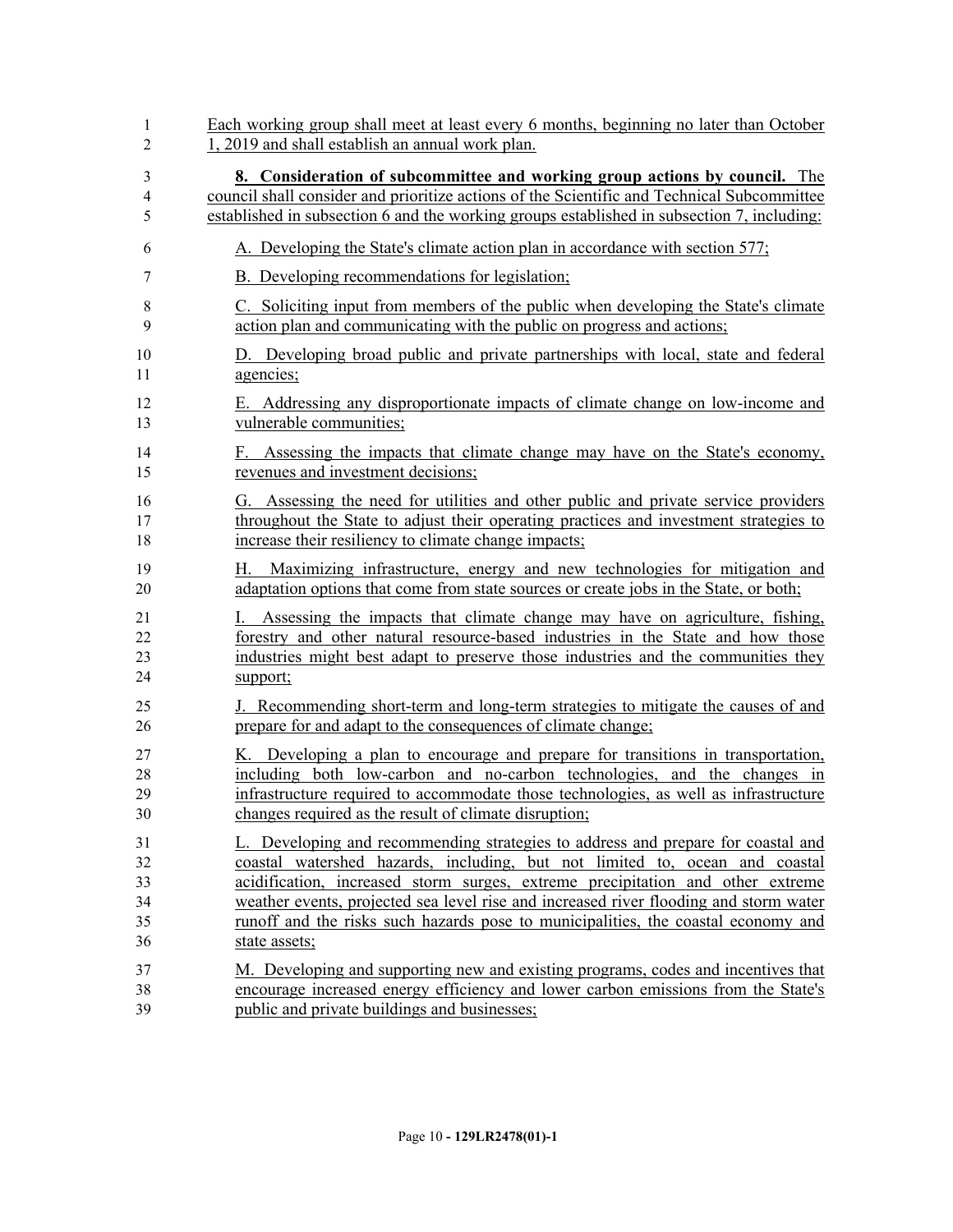| 1              | N. Assisting local governments and other constituents in supporting regional and          |
|----------------|-------------------------------------------------------------------------------------------|
| 2              | community-scale climate vulnerability assessments and the development of specific         |
| 3              | strategies and integration of specific strategies into local plans and ordinances;        |
| $\overline{4}$ | O. Encouraging programming in State Government and in municipal governments               |
| 5              | that allows the State to lead the way in demonstrating initiatives that reduce carbon     |
| 6              | emissions;                                                                                |
| 7              | Establishing comprehensive and accountable annual working group work plans                |
| 8              | that set annual goals and performance benchmarks and prioritize new and existing          |
| 9              | climate change mitigation, preparedness actions and initiatives and report these out to   |
| 10             | stakeholders and the public;                                                              |
| 11             | Q. Convening regular steering committee, working group and full council meetings          |
| 12             | to ensure that sufficient progress is being made across all sectors and communities in    |
| 13             | the State; and                                                                            |
| 14             | R. Considering other related matters as the council determines to be necessary.           |
| 15             | <b>9. Funds.</b> The council and the Scientific and Technical Subcommittee established in |
| 16             | subsection 6 and its working groups established in subsection 7 may solicit and receive   |
| 17             | financial support, including funding from government agencies, nonprofit organizations    |
| 18             | and foundations and other entities, to fulfill their responsibilities under this section. |
| 19             | Sec. 11. 38 MRSA $\S$ 578, as amended by PL 2013, c. 415, $\S$ 5, is further amended      |
| 20             | to read:                                                                                  |
| 21             | §578. Progress evaluation                                                                 |
| 22             | By January 1, 2006 and by that date every 2 years thereafter, the The Maine Climate       |
| 23             | Change Council, established under section 577-A, or the department, shall evaluate the    |
| 24             | State's progress toward meeting the reduction goals specified in section 576, review the  |
| 25             | cost-effectiveness of the actions taken toward meeting the reduction goals and shall      |
| 26             | amend the action plan as necessary to ensure that the State can meet the reduction goals  |
| 27             | 576-A and progress toward implementing the climate action plan in section 577. The        |
| 28             | department shall submit a report of its evaluation to the joint standing committee of the |
| 29             | Legislature having jurisdiction over natural resources matters and the joint standing     |
|                |                                                                                           |

 committee of the Legislature having jurisdiction over utilities and energy matters by 31 January 1, 2016 December 1, 2022 and by that date every 2 years thereafter. The council, or the department, may recommend other metrics to share the progress on climate mitigation and adaptation strategies with the Legislature and public. The joint standing committee of the Legislature having jurisdiction over natural resources matters is 35 authorized to report out legislation relating to the evaluation to the second regular session of any Legislature. The joint standing committee of the Legislature having jurisdiction over utilities and energy matters may make recommendations to the joint standing committee of the Legislature having jurisdiction over natural resources matters regarding that legislation. Starting no earlier than January 1, 2008, the department may recommend to the joint standing committee of the Legislature having jurisdiction over natural resources matters that the reduction goals specified in section 576 be increased or decreased.